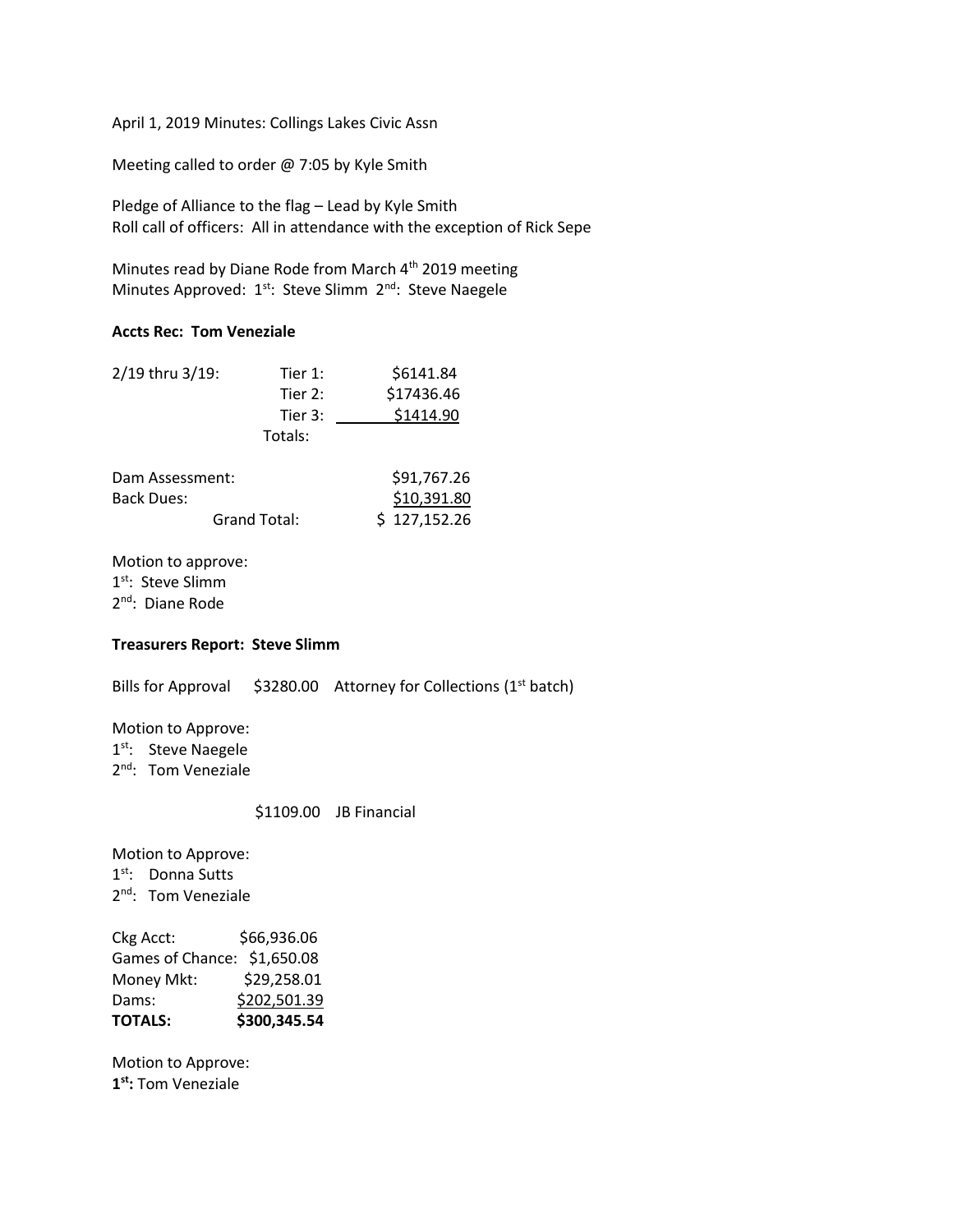Board has met with TD Bank, about possible financing for the dams, but after 2 weeks of them reviewing our paperwork, has not accepted giving us a loan. We will start looking into other banks since we've hit the 200,000.00 mark in our account.

## **Committee Reports:**

| Dams: | <b>Steve Bailey/Steve Slimm</b>       |                                                | Braddock Lake: at normal summer height.<br>Lake George: is ok, but has 4 board that are<br>Leaking, sometime this year they'll<br>have to be replaced. Not at yearly level.<br>Lake Albert: ok at level. |                                                                                                                                       |  |
|-------|---------------------------------------|------------------------------------------------|----------------------------------------------------------------------------------------------------------------------------------------------------------------------------------------------------------|---------------------------------------------------------------------------------------------------------------------------------------|--|
|       | <b>Grounds/Maintenance:</b>           | <b>Josh Anderson</b>                           |                                                                                                                                                                                                          | Kyle thanked Josh for getting together the<br>Beach cleanup.<br>Trashed was pickup.                                                   |  |
|       |                                       |                                                |                                                                                                                                                                                                          | Beach clean up on 3rd beach schedule for<br>April 13, 2019 @ 10 am. Trash bags and<br>Gloves to be provided.                          |  |
|       |                                       |                                                |                                                                                                                                                                                                          | Steve Slimm again thanked Lynn Veneziale<br>For her time spent on $1st$ beach, removing<br>stinks, and pulled leave bags to roadside. |  |
|       |                                       |                                                |                                                                                                                                                                                                          | Mr Charlie Donohue said he would donate<br>\$150.00 for hot dogs, soda for the next clean up<br>Day, for whomever shows up!           |  |
|       | <b>Welcome Committee: Paul Barrie</b> |                                                | Kyle mention by 2020 would like to have bags available,<br>With local menus, maps, by laws, etc., bags available by Donna<br>Sutts/thru Atlanticare (approx. bags needed: 1157)                          |                                                                                                                                       |  |
|       |                                       |                                                | All news residents will receive one.                                                                                                                                                                     |                                                                                                                                       |  |
|       |                                       | Fundraiser/Activities: Diane Rode/Donna Sutts: |                                                                                                                                                                                                          | Still continuing to sell Wawa Shorti Coupons.                                                                                         |  |
|       |                                       |                                                |                                                                                                                                                                                                          | April 20, 2019 will be holding a Easter Flower<br>Sale: Time: 10 am till 2 pm                                                         |  |
|       |                                       |                                                |                                                                                                                                                                                                          | Easter Egg Hunt for kids up to Age: 10 yrs.<br>to start at Noon, April 20, 2019                                                       |  |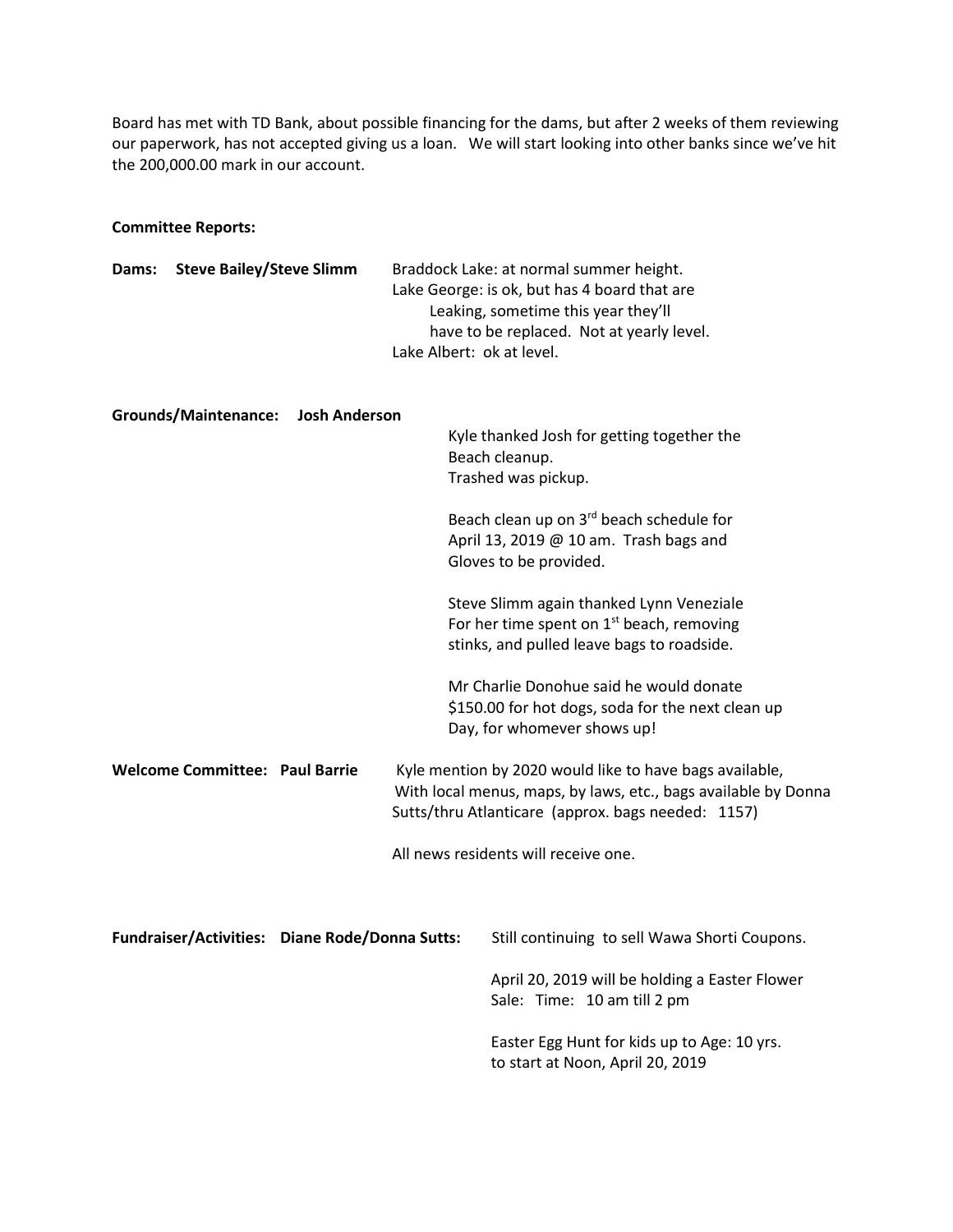| contd:               | Selling 50/50 raffle for \$5.00 each. These tickets are still available<br>we will pull the winning ticket at end of meeting.<br>Ticket pulled by Doris Simons, total amount: \$1710.00, winning<br>Amount: \$855.00 won by: Deb Hudson                                                   |
|----------------------|-------------------------------------------------------------------------------------------------------------------------------------------------------------------------------------------------------------------------------------------------------------------------------------------|
| Presidents Report:   | Kyle Smith                                                                                                                                                                                                                                                                                |
|                      | Thank you for the free publication of the raffle tickets, we rec'd later<br>than we thought, but we sold as quickly and as many as we could in 3 wks.                                                                                                                                     |
|                      | Also, would like to look into the area Townships backing of a loan if available.                                                                                                                                                                                                          |
|                      | If anyone, knows of any banks, or in's, that could possible help direct us,<br>It would be greatly appreciate.                                                                                                                                                                            |
|                      | Anyone with suggestions, he is always available thru email.                                                                                                                                                                                                                               |
| Communications:      | <b>Steve Naegele</b>                                                                                                                                                                                                                                                                      |
| Old Business:        | Donna Sutts, questions, 1 <sup>st</sup> batch going to collections, I don't want to spend<br>good Money. How are we going to get \$166, from people that didn't want<br>To pay \$48. Thru Collections, we will have to wait and see how to pans out.<br>**Note: Debt follow the property. |
|                      | People would like to know a percentage of people paid for 2018 = 70%.                                                                                                                                                                                                                     |
|                      | Bids have been sent out to 6 companies, those bids are due back for<br>June 1st, 2019.                                                                                                                                                                                                    |
| <b>New Business:</b> | Looking into opening First Beach, need certified Lifeguards, for June till<br>Labor day, we are going to have to purchase some new lifeguard equipment.<br>Also to get our water tested by county, we haven't failed any testing. We will<br>Need to put out ropes.                       |
|                      | We will have to look into Beach Tags.<br>Residents/Non residents<br>The last time we had a tags, they looked like business cards.<br>Would like to have a tag, that could be on a person phone.<br>Smartphone element to be used. Josh Anderson to ck into.                               |